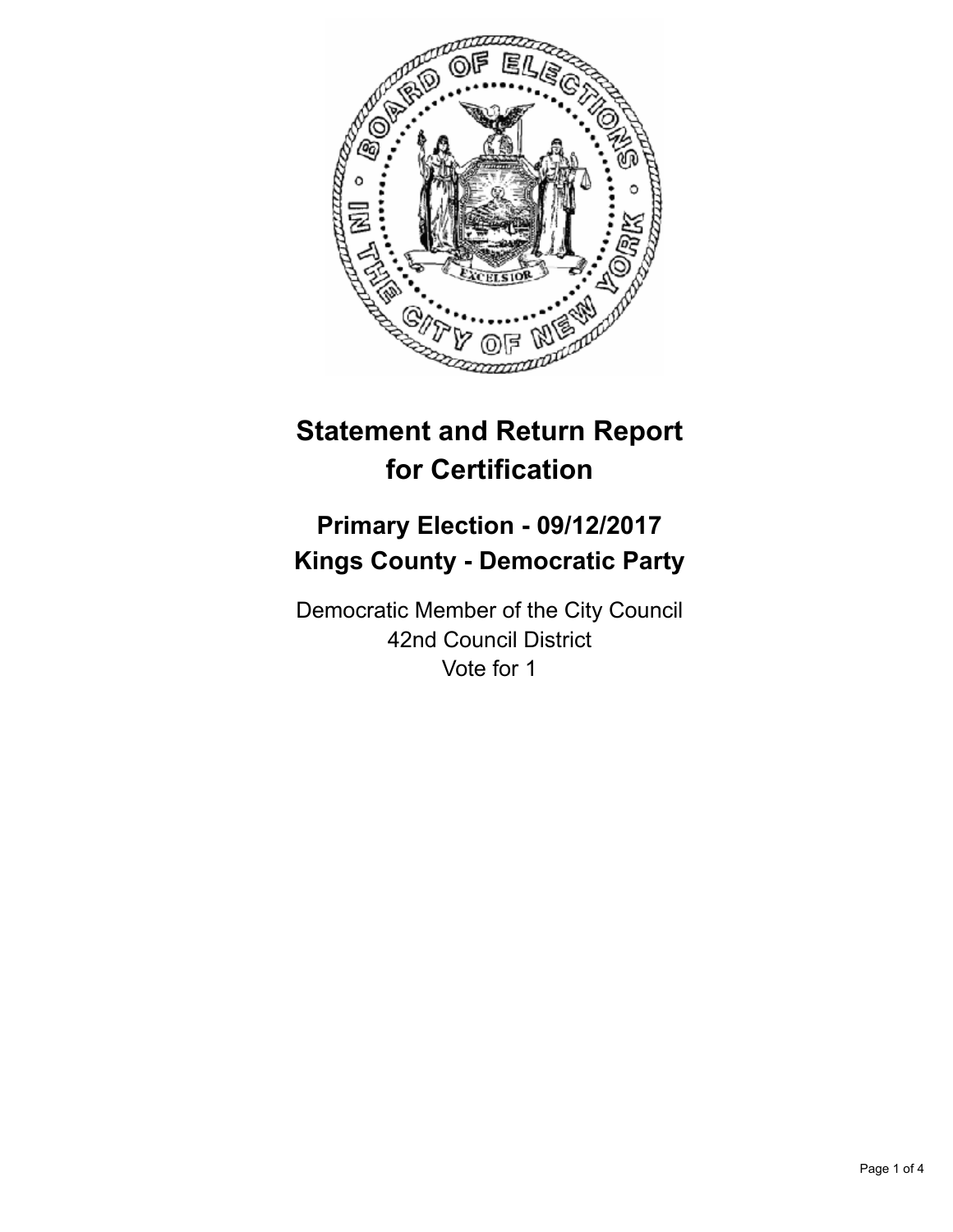

#### **Assembly District 54**

| <b>PUBLIC COUNTER</b>                                    | 60 |
|----------------------------------------------------------|----|
| <b>MANUALLY COUNTED EMERGENCY</b>                        | 0  |
| ABSENTEE / MILITARY                                      | 0  |
| AFFIDAVIT                                                | 0  |
| <b>Total Ballots</b>                                     | 60 |
| Less - Inapplicable Federal/Special Presidential Ballots | 0  |
| <b>Total Applicable Ballots</b>                          | 60 |
| <b>INEZ D. BARRON</b>                                    | 49 |
| <b>MAWULI K. HORMEKU</b>                                 | 5  |
| <b>Total Votes</b>                                       | 54 |
| Unrecorded                                               | 6  |

#### **Assembly District 55**

| <b>PUBLIC COUNTER</b>                                    | 532            |
|----------------------------------------------------------|----------------|
| MANUALLY COUNTED EMERGENCY                               | 0              |
| ABSENTEE / MILITARY                                      | $\overline{7}$ |
| <b>AFFIDAVIT</b>                                         | 6              |
| <b>Total Ballots</b>                                     | 545            |
| Less - Inapplicable Federal/Special Presidential Ballots | $\Omega$       |
| <b>Total Applicable Ballots</b>                          | 545            |
| INEZ D. BARRON                                           | 318            |
| MAWULI K. HORMEKU                                        | 109            |
| ALICKA SAMUEL (WRITE-IN)                                 | 7              |
| ROYSTON ANTOINE (WRITE-IN)                               | 2              |
| <b>Total Votes</b>                                       | 436            |
| Unrecorded                                               | 109            |
|                                                          |                |

#### **Assembly District 58**

| <b>PUBLIC COUNTER</b>                                    | 1,574 |
|----------------------------------------------------------|-------|
| <b>MANUALLY COUNTED EMERGENCY</b>                        | 0     |
| ABSENTEE / MILITARY                                      | 107   |
| <b>AFFIDAVIT</b>                                         | 13    |
| <b>Total Ballots</b>                                     | 1,694 |
| Less - Inapplicable Federal/Special Presidential Ballots | 0     |
| <b>Total Applicable Ballots</b>                          | 1,694 |
| <b>INEZ D. BARRON</b>                                    | 1,283 |
| MAWULI K. HORMEKU                                        | 252   |
| UNATTRIBUTABLE WRITE-IN (WRITE-IN)                       | 1     |
| <b>Total Votes</b>                                       | 1,536 |
| Unrecorded                                               | 158   |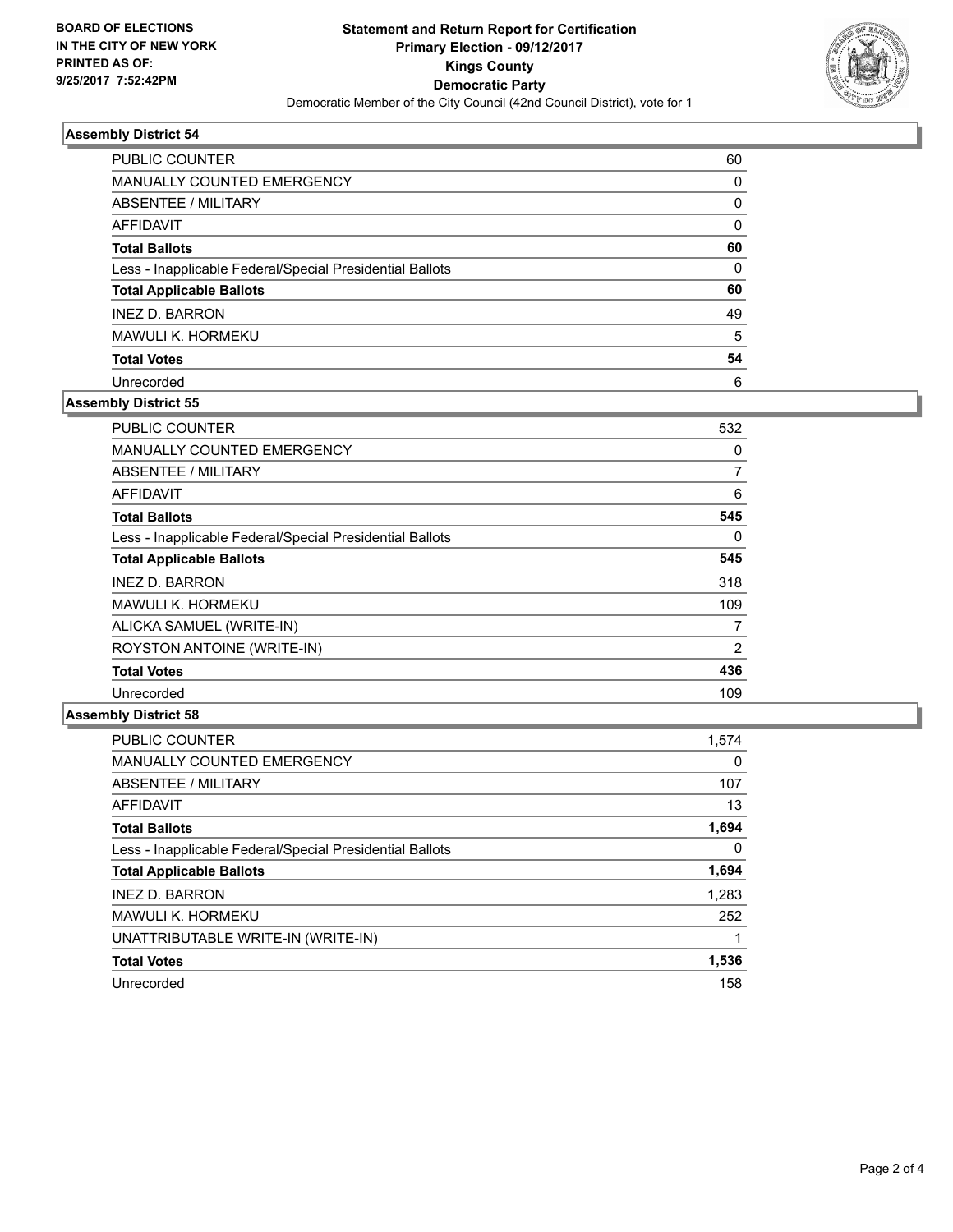

## **Assembly District 59**

| <b>PUBLIC COUNTER</b>                                    | 4        |
|----------------------------------------------------------|----------|
| <b>MANUALLY COUNTED EMERGENCY</b>                        | 0        |
| ABSENTEE / MILITARY                                      | 0        |
| AFFIDAVIT                                                | 0        |
| <b>Total Ballots</b>                                     | 4        |
| Less - Inapplicable Federal/Special Presidential Ballots | 0        |
| <b>Total Applicable Ballots</b>                          | 4        |
| <b>INEZ D. BARRON</b>                                    | 3        |
| <b>MAWULI K. HORMEKU</b>                                 | $\Omega$ |
| <b>Total Votes</b>                                       | 3        |
| Unrecorded                                               |          |

## **Assembly District 60**

| <b>PUBLIC COUNTER</b>                                    | 8,237 |
|----------------------------------------------------------|-------|
| <b>MANUALLY COUNTED EMERGENCY</b>                        |       |
| <b>ABSENTEE / MILITARY</b>                               | 149   |
| <b>AFFIDAVIT</b>                                         | 37    |
| <b>Total Ballots</b>                                     | 8,424 |
| Less - Inapplicable Federal/Special Presidential Ballots | 0     |
| <b>Total Applicable Ballots</b>                          | 8,424 |
| <b>INFZ D. BARRON</b>                                    | 5,822 |
| <b>MAWULI K. HORMEKU</b>                                 | 1,084 |
| ALICKA SAMUEL (WRITE-IN)                                 | 1     |
| BRIAN CUNNIGHAM (WRITE-IN)                               | 1     |
| CHERYL A. KANGHT (WRITE-IN)                              | 1     |
| CHRIS BANKS (WRITE-IN)                                   | 5     |
| CHRISTOPHER W. BANKS (WRITE-IN)                          | 1     |
| EDNA A DOGGETTE (WRITE-IN)                               | 1     |
| NIKKI LUCAS (WRITE-IN)                                   | 3     |
| SCOTT HERBERT (WRITE-IN)                                 | 1     |
| UNATTRIBUTABLE WRITE-IN (WRITE-IN)                       | 3     |
| <b>Total Votes</b>                                       | 6,923 |
| Unrecorded                                               | 1,501 |